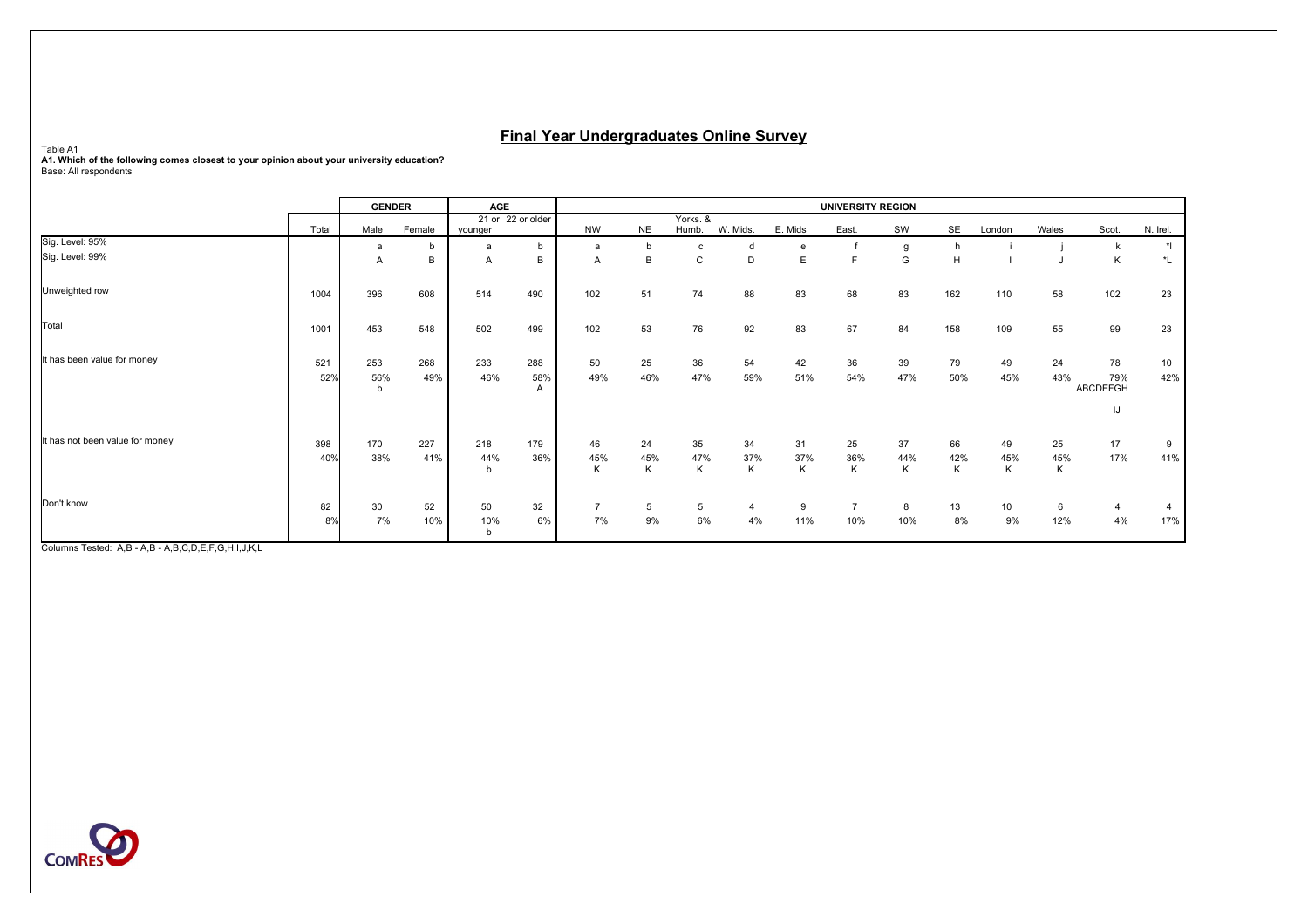Table A1 (continuation)<br>**A1. Which of the following comes closest to your opinion about your university education?**<br>Base: All respondents

|                                 |       |          |          | <b>UNIVERSITY GROUP</b> |                | <b>SUBJECT GROUP</b> |            |             |                    |          |                                  |           |                |  |  |
|---------------------------------|-------|----------|----------|-------------------------|----------------|----------------------|------------|-------------|--------------------|----------|----------------------------------|-----------|----------------|--|--|
|                                 | Total | Russell  | Pre-1992 | Post-1992               | Others         | Med. &<br>Dent.      | Life. Sci. | <b>STEM</b> | Human. &<br>Social | Admin    | Busin. & Creat. Arts<br>& Design | Law       | Other          |  |  |
| Sig. Level: 95%                 |       | a        | b        | с                       | d              | a                    | b          | c           | d                  | e        |                                  | g         | h              |  |  |
| Sig. Level: 99%                 |       | Α        | B        | C                       | D              | Α                    | B          | C           | D                  | E        | E                                | G         | н              |  |  |
| Unweighted row                  | 1004  | 317      | 241      | 409                     | 37             | 42                   | 202        | 197         | 266                | 73       | 98                               | 61        | 65             |  |  |
| Total                           | 1001  | 294      | 223      | 444                     | 40             | 40                   | 197        | 203         | 257                | 75       | 101                              | 62        | 67             |  |  |
| It has been value for money     | 521   | 171      | 113      | 216                     | 21             | 32                   | 108        | 132         | 112                | 39       | 41                               | 35        | 23             |  |  |
|                                 | 52%   | 58%<br>c | 51%      | 49%                     | 52%            | 80%<br><b>BDEFgH</b> | 55%<br>dfH | 65%<br>bDFH | 44%                | 52%<br>h | 40%                              | 57%<br>fh | 34%            |  |  |
| It has not been value for money | 398   | 99       | 89       | 195                     | 15             | 8                    | 67         | 60          | 117                | 32       | 53                               | 23        | 38             |  |  |
|                                 | 40%   | 34%      | 40%      | 44%<br>$\overline{A}$   | 38%            | 20%                  | 34%        | 30%         | 46%<br>AbC         | 42%<br>a | 52%<br>ABC                       | 38%       | 56%<br>ABCg    |  |  |
| Don't know                      | 82    | 24       | 21       | 33                      | $\overline{4}$ | $\sim$               | 22         | 11          | 28                 | 4        | $\overline{7}$                   | 3         | $\overline{7}$ |  |  |
|                                 | 8%    | 8%       | 10%      | 7%                      | 9%             | $-$ %                | 11%<br>ac  | 5%          | 11%<br>ac          | 6%       | 7%                               | 5%        | 10%<br>a       |  |  |

Columns Tested: A,B,C,D - A,B,C - A,B,C,D,E,F,G,H

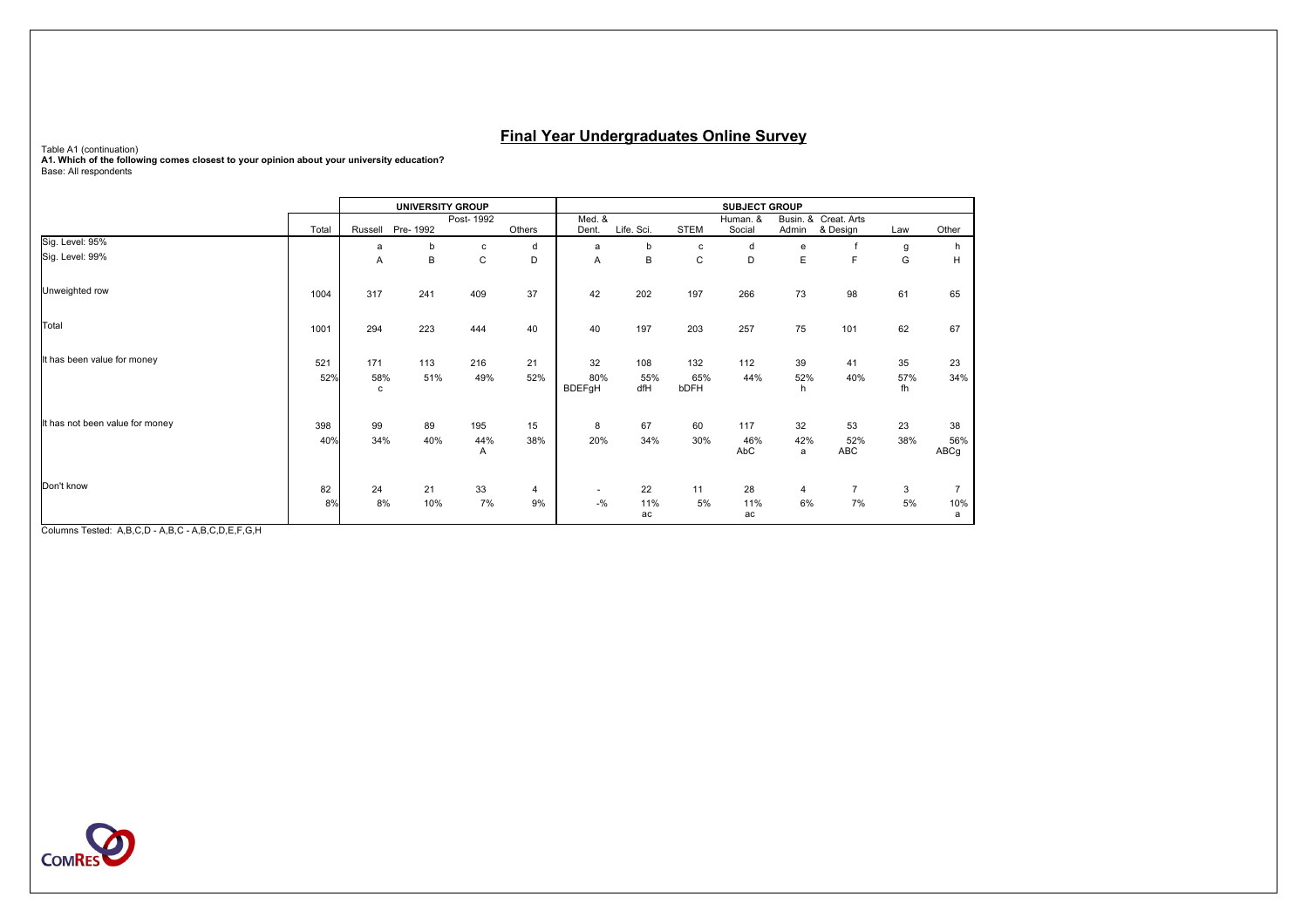Table A2<br>A2. To what extent do you feel that university has prepared you for the future?<br>Base: All respondents

|                 |                                      | <b>GENDER</b> |                           | AGE        |                   | <b>UNIVERSITY REGION</b> |           |                |            |         |                |           |       |                       |                |                |                      |
|-----------------|--------------------------------------|---------------|---------------------------|------------|-------------------|--------------------------|-----------|----------------|------------|---------|----------------|-----------|-------|-----------------------|----------------|----------------|----------------------|
|                 |                                      |               |                           |            | 21 or 22 or older |                          |           | Yorks, &       |            |         |                |           |       |                       |                |                |                      |
| Sig. Level: 95% | Total                                | Male          | Female                    | younger    |                   | <b>NW</b>                | <b>NE</b> | Humb.          | W. Mids.   | E. Mids | East.          | SW        | SE    | London                | Wales          | Scot.          | N. Irel.             |
|                 |                                      | a             | b                         | a          | b                 | a                        | b         | C              | d          | e       |                | g         | h     |                       |                | $\mathsf{k}$   | $\ddot{\phantom{1}}$ |
| Sig. Level: 99% |                                      | Α             | В                         | A          | B                 | Α                        | B         | C              | D          | E       | $\blacksquare$ | G         | H     |                       |                | K              | $^{\star}$ L         |
| Unweighted row  | 1004                                 | 396           | 608                       | 514        | 490               | 102                      | 51        | 74             | 88         | 83      | 68             | 83        | 162   | 110                   | 58             | 102            | 23                   |
| Total           | 1001                                 | 453           | 548                       | 502        | 499               | 102                      | 53        | 76             | 92         | 83      | 67             | 84        | 158   | 109                   | 55             | 99             | 23                   |
| A great deal    | 256                                  | 115           | 141                       | 108        | 148               | 19                       | 13        | 18             | 32         | 25      | 23             | 17        | 34    | 30                    | 11             | 28             | 4                    |
|                 | 26%                                  | 25%           | 26%                       | 21%        | 30%<br>A          | 19%                      | 25%       | 23%            | 35%<br>agh | 30%     | 34%<br>ah      | 21%       | 21%   | 28%                   | 20%            | 29%            | 17%                  |
| Somewhat        | 576                                  | 258           | 318                       | 305        | 271               | 63                       | 29        | 46             | 49         | 52      | 32             | 54        | 96    | 53                    | 35             | 55             | 12                   |
|                 | 58%                                  | 57%           | 58%                       | 61%<br>h   | 54%               | 61%                      | 55%       | 60%            | 53%        | 63%     | 48%            | 64%<br>fi | 61%   | 49%                   | 63%            | 56%            | 52%                  |
| Not really      | 136                                  | 68            | 69                        | 72         | 65                | 18                       | 9         | 10             | $10$       | 6       | 8              | 10        | 20    | 20                    | $\overline{7}$ | 13             | 6                    |
|                 | 14%                                  | 15%           | 13%                       | 14%        | 13%               | 17%<br>$\mathbf{e}$      | 16%       | 13%            | 11%        | 7%      | 12%            | 12%       | 13%   | 18%<br>$\mathsf{e}\,$ | 13%            | 14%            | 27%                  |
| Not at all      | 29                                   | 11            | 18                        | 15         | 14                | 3                        | 1         | $\overline{2}$ |            |         | 4              | 3         | 6     | 6                     | $\overline{2}$ | $\overline{1}$ | -1                   |
|                 | 3%                                   | 2%            | 3%                        | 3%         | 3%                | 3%                       | 2%        | 3%             | $-9/6$     | $-9/6$  | 6%<br>de       | 3%        | 4%    | 6%<br>de              | 4%             | $1\%$          | 4%                   |
| Don't know      |                                      |               |                           |            |                   |                          |           |                |            |         |                |           |       |                       |                |                |                      |
|                 | 4<br>$*$ <sup>0</sup> / <sub>0</sub> | $*$ %         | $\mathbf{3}$<br>$\star$ % | 3<br>$1\%$ | $*$ %             | $-9/6$                   | 2%        | $-$ %          | 1%         | $-9/6$  | $-9/6$         | $-9/6$    | $1\%$ | $-$ %                 | $-9/6$         | $1\%$          | $-9/6$               |
|                 |                                      |               |                           |            |                   |                          |           |                |            |         |                |           |       |                       |                |                |                      |

Columns Tested: A,B - A,B - A,B,C,D,E,F,G,H,I,J,K,L

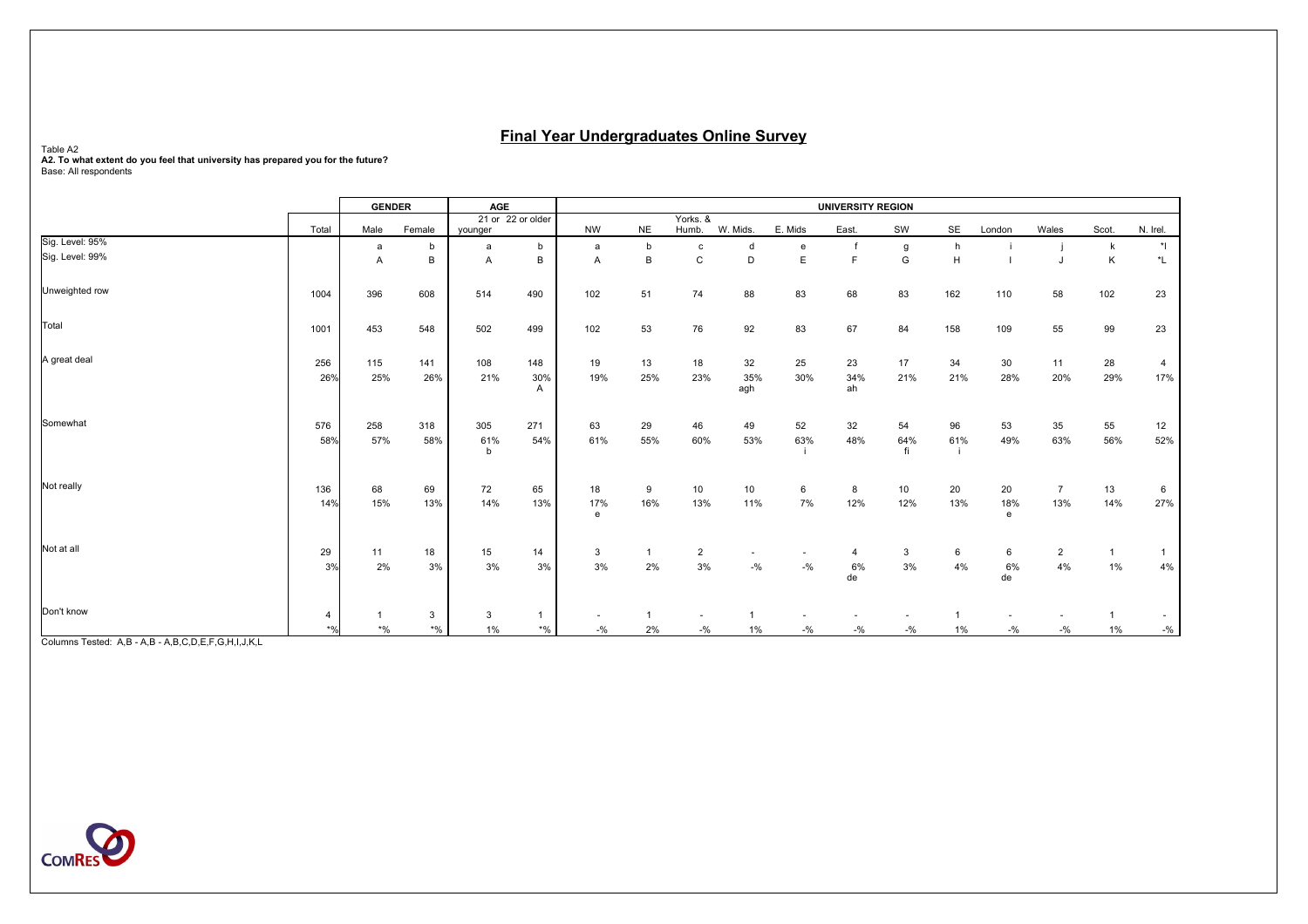# Table A2 (continuation)<br>**A2. To what extent do you feel that university has prepared you for the future?**<br>Base: All respondents

|                 |            |            | <b>UNIVERSITY GROUP</b> |                |                | <b>SUBJECT GROUP</b>  |                     |                |                |           |                      |                |                |  |  |
|-----------------|------------|------------|-------------------------|----------------|----------------|-----------------------|---------------------|----------------|----------------|-----------|----------------------|----------------|----------------|--|--|
|                 |            |            |                         | Post-1992      |                | Med. &                |                     |                | Human. &       |           | Busin. & Creat. Arts |                |                |  |  |
| Sig. Level: 95% | Total      | Russell    | Pre-1992                |                | Others         | Dent.                 | Life. Sci.          | <b>STEM</b>    | Social         | Admin     | & Design             | Law            | Other          |  |  |
|                 |            | a          | b                       | $\mathbf c$    | d              | a                     | b                   | $\mathbf{C}$   | d              | e         | $\mathsf{f}$         | g              | h              |  |  |
| Sig. Level: 99% |            | A          | B                       | C              | D              | A                     | B                   | $\mathsf C$    | D              | Ε         | F                    | G              | H              |  |  |
| Unweighted row  | 1004       | 317        | 241                     | 409            | 37             | 42                    | 202                 | 197            | 266            | 73        | 98                   | 61             | 65             |  |  |
| Total           | 1001       | 294        | 223                     | 444            | 40             | 40                    | 197                 | 203            | 257            | 75        | 101                  | 62             | 67             |  |  |
| A great deal    | 256        | 72         | 53                      | 115            | 16             | 27                    | 68                  | 55             | 54             | 11        | 22                   | 10             | 10             |  |  |
|                 | 26%        | 25%        | 24%                     | 26%            | 40%<br>b       | 66%<br><b>BCDEFGH</b> | 34%<br><b>DEfGH</b> | 27%<br>e       | 21%            | 14%       | 22%                  | 16%            | 15%            |  |  |
| Somewhat        | 576<br>58% | 176<br>60% | 136<br>61%              | 242<br>55%     | 21<br>53%      | 11<br>27%             | 105<br>53%          | 116<br>57%     | 154<br>60%     | 50<br>67% | 57<br>56%            | 43<br>70%      | 39<br>59%      |  |  |
|                 |            |            |                         |                |                |                       | A                   | A              | Α              | Ab        | Α                    | Ab             | Α              |  |  |
| Not really      | 136        | 39         | 29                      | 67             | $\overline{2}$ | $\overline{2}$        | 20                  | 25             | 41             | 11        | 17                   | $\overline{7}$ | 13             |  |  |
|                 | 14%        | 13%        | 13%                     | 15%            | 5%             | 5%                    | 10%                 | 13%            | 16%            | 15%       | 17%                  | 11%            | 20%<br>ab      |  |  |
| Not at all      | 29         | 5          | 5                       | 18             | $\mathbf{1}$   | $\mathbf{1}$          | 4                   | 6              | 6              | 3         | 6                    | $\mathbf{1}$   | 3              |  |  |
|                 | 3%         | 2%         | 2%                      | 4%             | 2%             | 2%                    | 2%                  | 3%             | 2%             | 4%        | 5%                   | 2%             | $5\%$          |  |  |
| Don't know      | 4          |            | $\mathbf{1}$            | $\overline{2}$ | $\sim$         |                       |                     | $\overline{1}$ | $\overline{2}$ |           |                      |                | $\overline{1}$ |  |  |
|                 | $*96$      | $\star$ %  | $^{\star}$ %            | $^{\star}$ %   | $-9/6$         | $-9/6$                | $-9/6$              | $\star$ %      | $1\%$          | $-10/6$   | $-9/6$               | $-9/6$         | $1\%$          |  |  |

Columns Tested: A,B,C,D - A,B,C - A,B,C,D,E,F,G,H

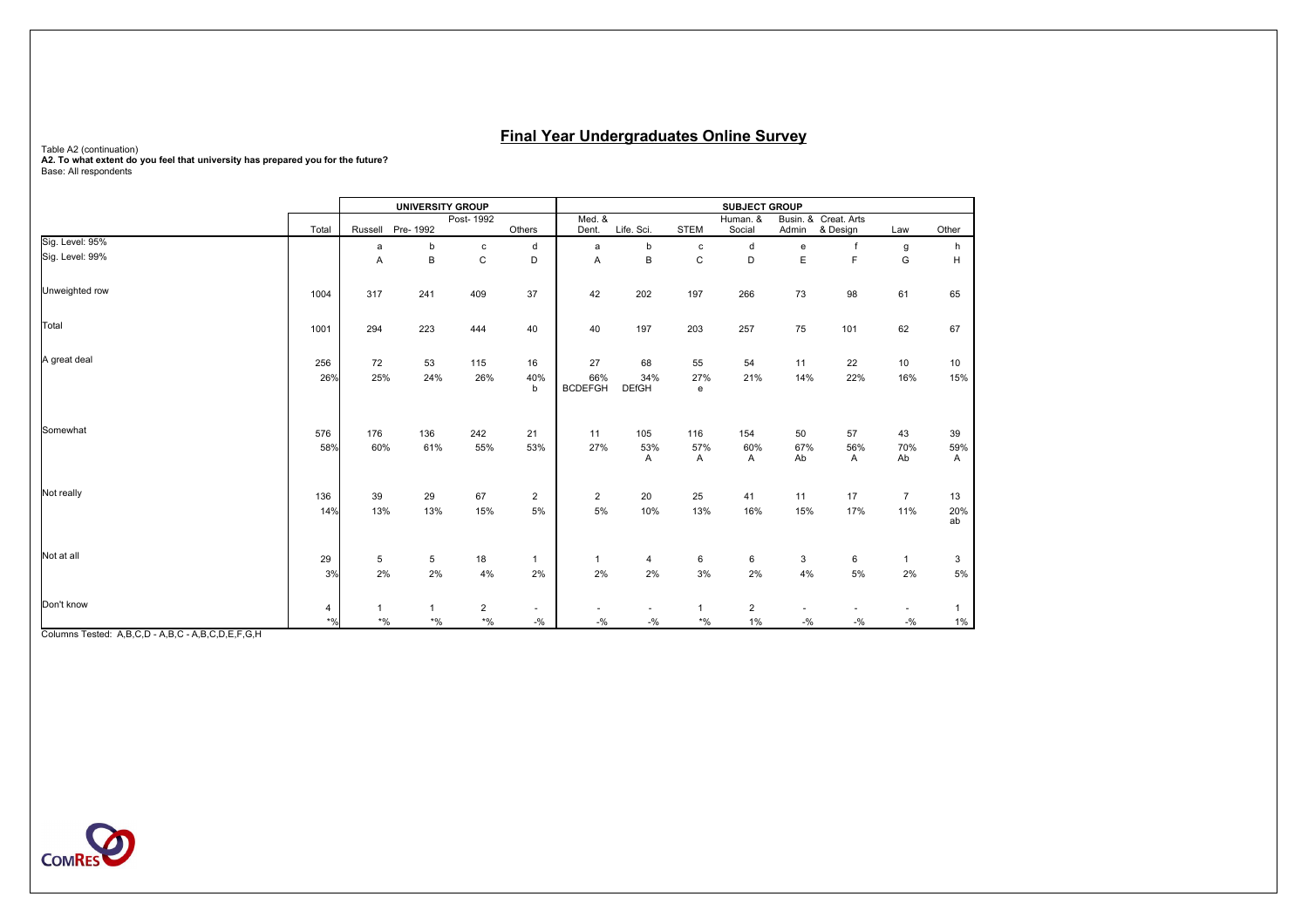Table A3<br>**A3. If you could start university again, which of the following do you think you would do?**<br>Base: All respondents

|                                                           |       | <b>GENDER</b> |        | <b>AGE</b> |                   | <b>UNIVERSITY REGION</b> |                |                   |                    |                |                |                |         |                |                 |                   |                      |
|-----------------------------------------------------------|-------|---------------|--------|------------|-------------------|--------------------------|----------------|-------------------|--------------------|----------------|----------------|----------------|---------|----------------|-----------------|-------------------|----------------------|
|                                                           | Total | Male          | Female |            | 21 or 22 or older | <b>NW</b>                | <b>NE</b>      | Yorks. &<br>Humb. | W. Mids.           | E. Mids        | East.          | SW             | SE      | London         | Wales           | Scot.             | N. Irel.             |
| Sig. Level: 95%                                           |       |               |        | vounger    |                   |                          |                |                   |                    |                |                |                |         |                |                 |                   |                      |
| Sig. Level: 99%                                           |       | a<br>A        | b<br>B | a<br>A     | b<br>B            | a<br>A                   | b<br>B         | $\mathbf{c}$<br>C | d<br>D             | e<br>E.        | F              | g<br>G         | h<br>H. |                |                 | $\mathsf{k}$<br>K | $\ddot{\phantom{1}}$ |
|                                                           |       |               |        |            |                   |                          |                |                   |                    |                |                |                |         |                |                 |                   | *L                   |
| Unweighted row                                            | 1004  | 396           | 608    | 514        | 490               | 102                      | 51             | 74                | 88                 | 83             | 68             | 83             | 162     | 110            | 58              | 102               | 23                   |
| Total                                                     | 1001  | 453           | 548    | 502        | 499               | 102                      | 53             | 76                | 92                 | 83             | 67             | 84             | 158     | 109            | 55              | 99                | 23                   |
| I would take the same course at the same university       | 458   | 204           | 253    | 227        | 231               | 41                       | 22             | 37                | 50                 | 45             | 36             | 38             | 76      | 35             | 19              | 50                | 8                    |
|                                                           | 46%   | 45%           | 46%    | 45%        | 46%               | 40%                      | 41%            | 49%               | 55%                | 55%            | 53%            | 46%            | 48%     | 32%            | 35%             | 51%               | 37%                  |
|                                                           |       |               |        |            |                   |                          |                |                   | alj                | alj            | lj.            |                |         |                |                 |                   |                      |
| I would take the same course at a different university    |       |               |        |            |                   |                          |                |                   |                    |                |                |                |         |                |                 |                   |                      |
|                                                           | 181   | 96            | 85     | 87         | 93                | 20                       | 10             | 12                | 13                 | 15             | 11             | 13             | 30      | 28             | 10 <sup>1</sup> | 16                | $\mathbf{3}$         |
|                                                           | 18%   | 21%<br>b      | 16%    | 17%        | 19%               | 20%                      | 19%            | 15%               | 14%                | 18%            | 16%            | 16%            | 19%     | 26%            | 18%             | 16%               | 12%                  |
| I would take a different course at the same university    | 166   | 68            | 98     | 90         | 76                | 26                       | 8              | 14                | 11                 | 13             | 10             | 18             | 20      | 12             | 11              | 16                | 6                    |
|                                                           | 17%   | 15%           | 18%    | 18%        | 15%               | 26%<br>dHI               | 16%            | 18%               | 12%                | 15%            | 15%            | 22%            | 12%     | 11%            | 21%             | 16%               | 27%                  |
| I would take a different course at a different university | 117   | 46            | 71     | 54         | 63                | 10                       | 5              | 5                 | 10                 | $\overline{7}$ | 6              | 8              | 20      | 23             | $\overline{7}$  | 13                | $\mathbf{2}$         |
|                                                           | 12%   | 10%           | 13%    | 11%        | 13%               | 10%                      | 10%            | 7%                | 11%                | 8%             | 8%             | 10%            | 13%     | 21%            | 13%             | 13%               | 9%                   |
|                                                           |       |               |        |            |                   |                          |                |                   |                    |                |                |                |         | aCefg          |                 |                   |                      |
| I would not go to university at all                       | 34    | 19            | 15     | 14         | 20                | $\mathbf{1}$             | $\overline{7}$ | $\overline{4}$    | $\overline{2}$     | $\mathbf{1}$   | $\overline{2}$ | $\overline{4}$ | ٠       | 4              | $\overline{4}$  | $\overline{2}$    | 3                    |
|                                                           | 3%    | 4%            | 3%     | 3%         | 4%                | 1%                       | 12%            | 6%                | 3%                 | $1\%$          | $3\%$          | 4%             | $-9/6$  | 3%             | 8%              | 2%                | 15%                  |
|                                                           |       |               |        |            |                   |                          | AdEHiK         | H                 | h                  |                | h              | H              |         | h              | aeH             |                   |                      |
| Don't know                                                | 46    | 19            | 27     | 28         | 18                | 4                        | 1              | 4                 | $\overline{\bf 4}$ | 3              | 3              | $\overline{2}$ | 12      | $\overline{7}$ | 3               | $\mathbf{3}$      |                      |
|                                                           | 5%    | 4%            | 5%     | 6%         | 4%                | 4%                       | 2%             | 5%                | 5%                 | 3%             | 4%             | 2%             | 8%      | 6%             | 6%              | 3%                | $- \frac{0}{0}$      |

Columns Tested: A,B - A,B - A,B,C,D,E,F,G,H,I,J,K,L